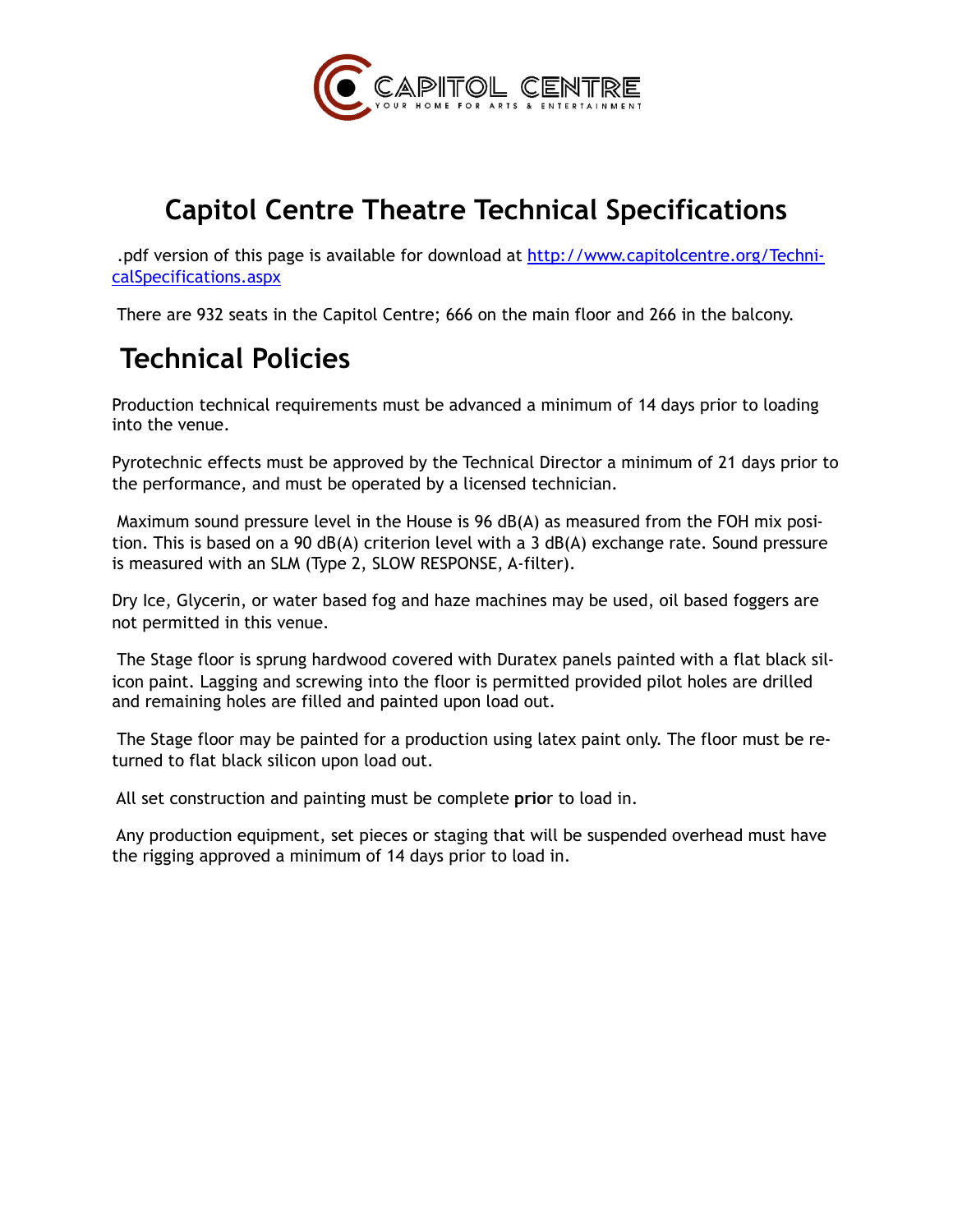**Proscenium Width:** 38'10"

**Proscenium Height:** 23'10"

**Stage Depth (from Plaster Line):** 30'4"

**Apron Depth:** 3'6"

**SR Wing:** 14'6"

**SL Wing:** 15'2"

**Pit Width:** 43'2"

Pit Floor is 6'0" below Stage Deck Level

House Floor is 2'8" below Stage Deck Level

FOH Mix and Lighting position are 75' from Stage Plaster Line

Load-in Door is 8' x 8' and is located Stage Left

Stage is level with load in area (no ramp or stairs)

Orchestra pit allows for 12 positions

#### **Please Note:**

There is a Pit Covering that is constructed from four (4) removable 4'x8' risers (Black). When the extension covering is in place it should be noted that it is **NOT** a performance area

# **Theatre Layout (Mezzanine and Stage**

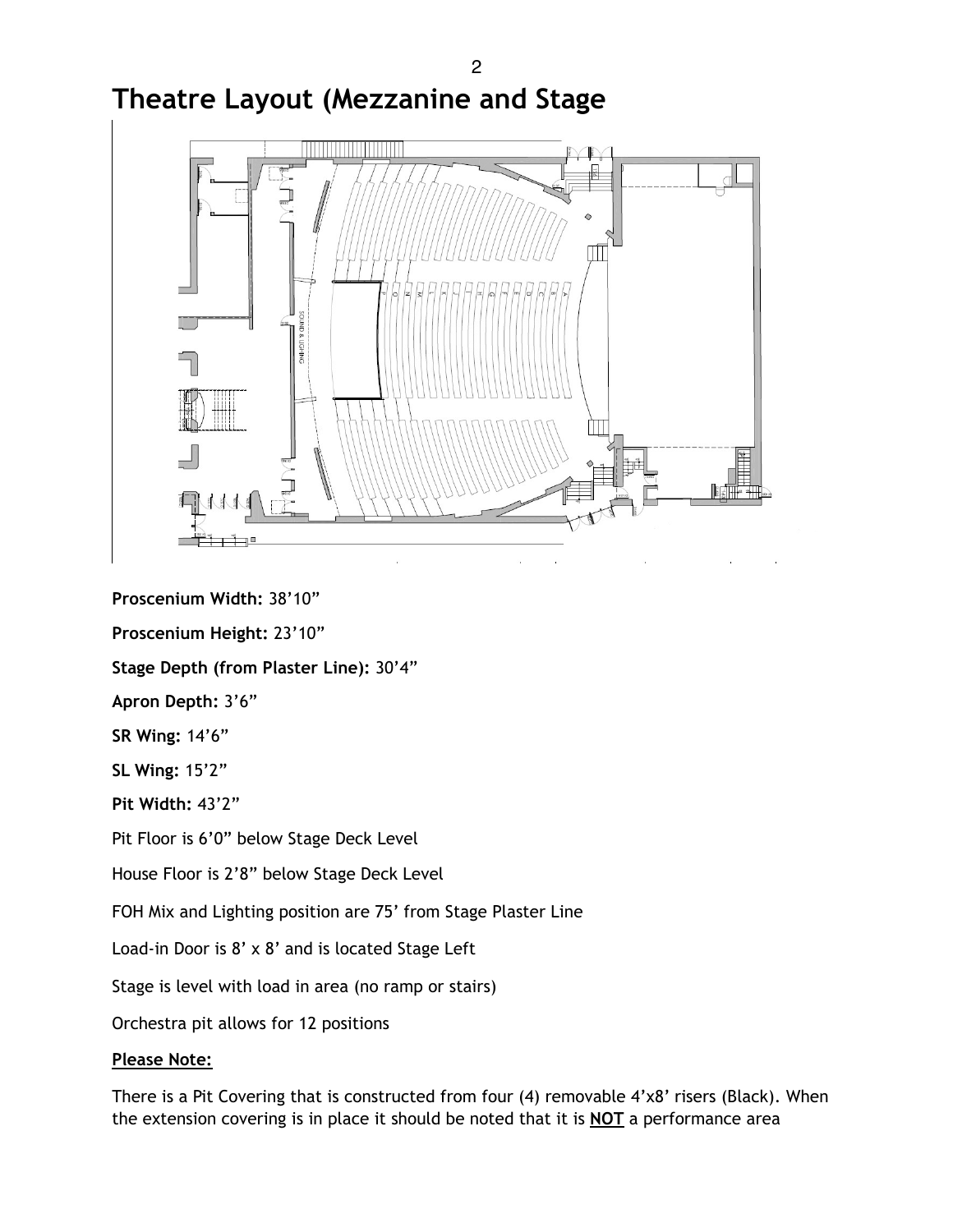### **Soft Goods**

**Main Valence:** 28oz. Red Velour, Flame Treated, 42' x 12' **Main Draw:** 28oz. Red Velour, Flame Treated, 42' x 24' **Mid Draw:** 22oz. Black Velour, IFP, 42' x 24' **Rear Draw:** 24oz. Black Velour, Flame Treated, 42' x 24' **Legs (3 Sets):** 22oz. Black Velour, IFP, 12' x 24' **Borders (3 Sets):** 22oz. Black Velour, IFP, 40' x 8' **Cyclorama:** White Filled Muslin, IFP, 40' x 24' **Scrim:** Black Sharkstooth Scrim, IFP, 40' x 24'

Rear Wall is Red Brick

## **Stage Equipment, Projection and Extras.**

| 6  | $4' \times 8'$ Riser (Black)  | 4 sets each 8" and 24" legs |
|----|-------------------------------|-----------------------------|
|    | 4' x 8' Carpeted Riser (Grey) | 8 sets of 16" legs          |
| 80 | Orchestra Chairs (Burgundy)   |                             |
|    | Genie GR-20 ManLift           |                             |
|    | 12' A-Frame Ladder            |                             |
|    | 6' A-Frame Ladder             |                             |

**Dance Floor:** Black Marley dance floor is available, covering the stage from the DS extension to 4' from the US wall, 40' wide. This is at an additional rental cost.

**Projector:** Barco DP2K 12c Cinema Projector, HDMI feed from FOH booth. Screen on lineset 3, 14'x12' motorized screen hung from the proscenium and the cyclorama on lineset 22 can all be projected upon. Projector is an equipment rental at additional cost.

**Spotlights:** 2 Lycian M2 Medium 2k Followspots are situated in the projection booth. Spotlights are an equipment rental at additional cost.

**Hazer:** 1 Radiance Water-based Hazer. Typically lives USR elevated 10'.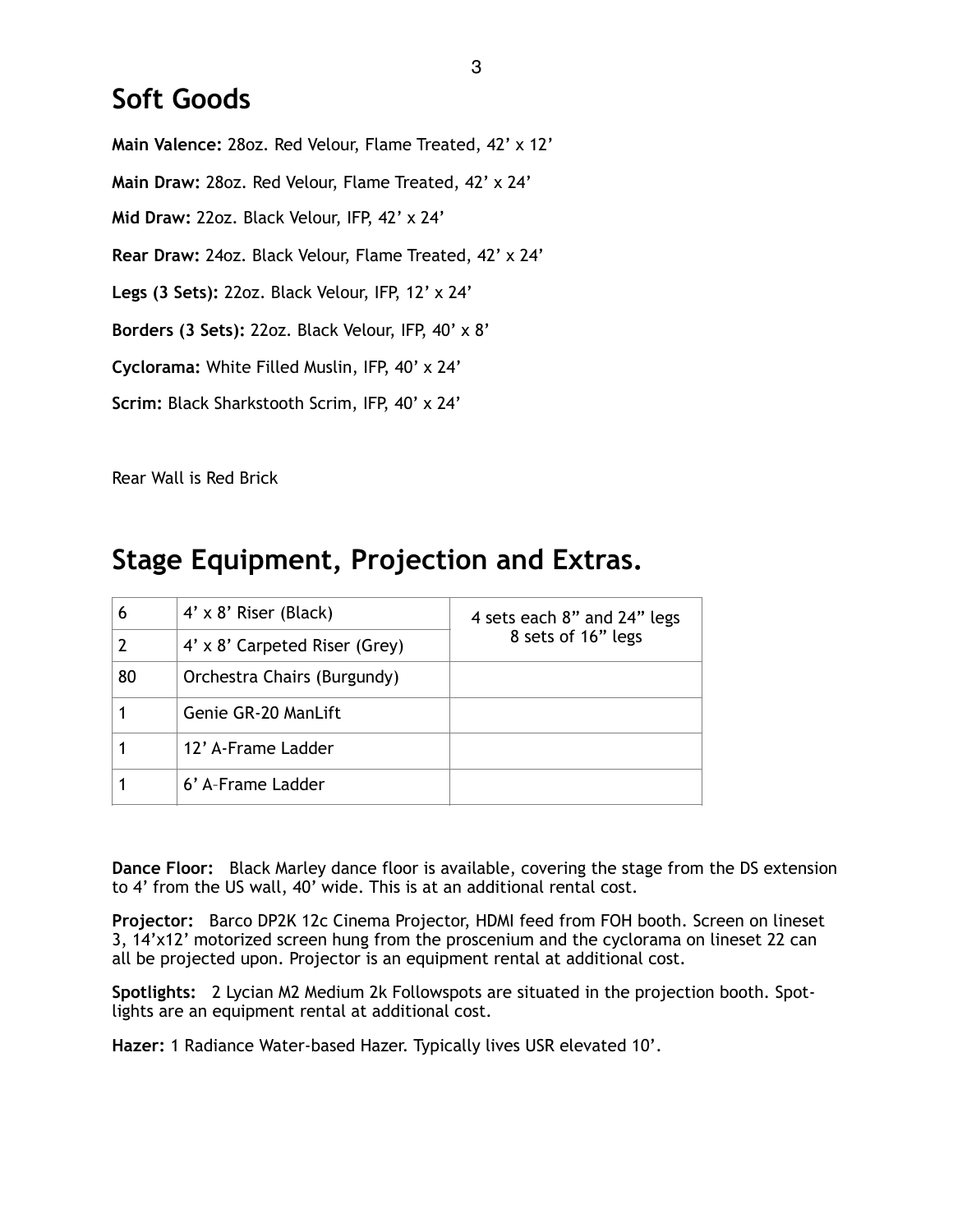## **Line Set Schedule**

| <b>Line Set</b><br><b>Number</b> | <b>Distance From</b><br><b>Plaster Line</b> | <b>Description</b>    | <b>Type</b> | <b>Maximum</b><br>Load | <b>Notes</b>            |
|----------------------------------|---------------------------------------------|-----------------------|-------------|------------------------|-------------------------|
| 1                                | 0'6"                                        | Main Valence          | Arbor       | 650 lbs                | <b>Cannot be Struck</b> |
| $\mathbf{2}$                     | 1'6''                                       | Main Draw             | Arbor       | 650 lbs                | <b>Cannot be Struck</b> |
| 3                                | 2'7''                                       | Movie Screen          | Arbor       | 650 lbs                | <b>Cannot be Struck</b> |
| 4                                | 3'10"                                       | <b>First Electric</b> | Arbor       | 650 lbs                | <b>Cannot be Struck</b> |
| 5                                | 6'1''                                       | <b>First Legs</b>     | <b>Bag</b>  | 300 lbs                | No Electrics            |
| 6                                | 8'6''                                       | Free                  | Arbor       | 650 lbs                |                         |
| $\overline{7}$                   | 9'10"                                       | Free                  | <b>Bag</b>  | 300 lbs                | No Electrics            |
| 8                                | 10'9"                                       | Free                  | Arbor       | 650 lbs                |                         |
| 9                                | 12'8"                                       | Free                  | Arbor       | 650 lbs                |                         |
| 10                               | 14'0''                                      | Free                  | Arbor       | 650 lbs                |                         |
| 11                               | 15'11"                                      | Free                  | Arbor       | 650 lbs                |                         |
| 12                               | 17'0''                                      | Mid Draw              | Arbor       | 650 lbs                | <b>Cannot be Struck</b> |
| 13                               | 17'5''                                      | Free                  | <b>Bag</b>  | 300 lbs                | No Electrics            |
| 14                               | 19'2"                                       | Free                  | Arbor       | 650 lbs                |                         |
| 15                               | 20'0''                                      | Free                  | Arbor       | 650 lbs                | No Electrics            |
| 16                               | 20'7''                                      | Free                  | <b>Bag</b>  | 300 lbs                | No Electrics            |
| 17                               | 22'3''                                      | Free                  | Bag         | 300 lbs                | No Electrics            |
| 18                               | 22'10"                                      | Free                  | Arbor       | 650 lbs                | Use one of 18/19,       |
| 19                               | 23'5''                                      | Free                  | Arbor       | 650 lbs                | not both                |
| 20                               | 24'4''                                      | Free                  | <b>Bag</b>  | 300 lbs                | No Electrics            |
| 21                               | 27'0''                                      | <b>Rear Draw</b>      | Arbor       | 650 lbs                | <b>Cannot be Struck</b> |
| 22                               | 28'0"                                       | Cyclorama             | <b>Bag</b>  | 300 lbs                | No Electrics            |

**Please Note:** All measurements are taken from the Plaster Line, **NOT** from the Stage Apron Lip

Please Note:

- If a line set is designated free, it can be used as a soft good pipe, or a scenery fly pipe. Arbor lines designated as free may be used as electrics.
- The load on line sets with a "Cannot be Struck" **CANNOT** be removed.
- Bag Type line sets cannot be used as Electrics pipes
- Line Set #3 Cinema Screen is 18'x36' with a rigid frame
- There are 10 six-circuit drop boxes located on stage for use on the line sets (5 on SL, 5 on SR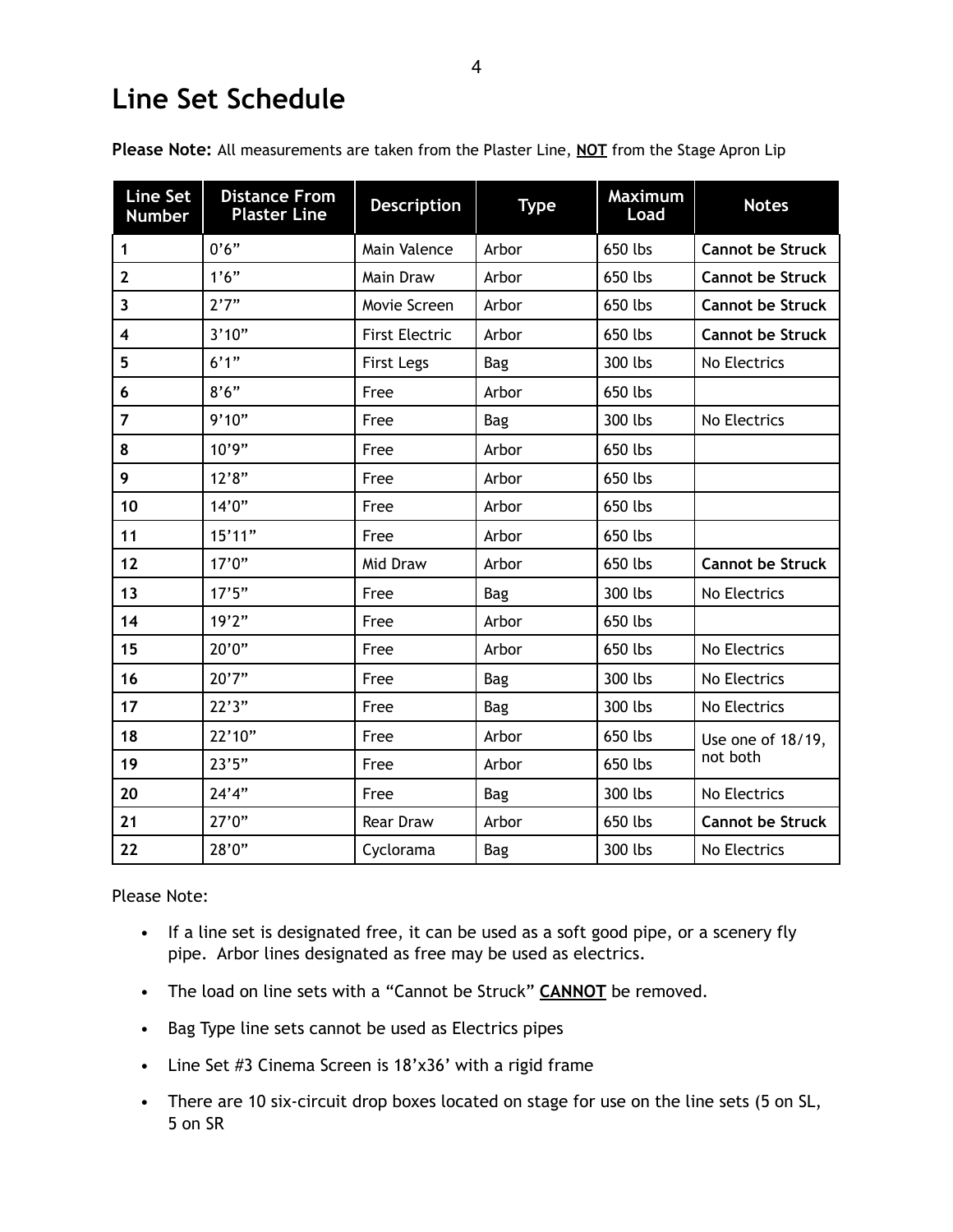## **Lighting Inventory**

| <b>Control-Main</b>           | <b>Control-Backup</b>         |
|-------------------------------|-------------------------------|
| <b>ETC GIO 2048</b>           | <b>ETC ION 2048</b>           |
| ETC 2x20 Universal Fader Wing | ETC 2x20 Universal Fader Wing |

#### **Dimming**

2 Strand CD-80 Towers (192 Total Circuits, 2.4kW load per circuit)

Dimmers have been upgraded to DMX 512 protocol with Johnson Systems CD-2000 processors

#### **Distribution**

60 FOH Circuits

84 On Stage Circuits (24 on First Electric, 60 on Drop Boxes- 30 SR, 30SL)

All circuits are 20 Amp Twistlock.

Edison and Stagepin adapter Cables are available in limited quantities.

#### **Instruments**

| Number         | Type                         | Description           | Zoom/Deg  | <b>Bulb</b>     | Note            |
|----------------|------------------------------|-----------------------|-----------|-----------------|-----------------|
| 2              | <b>Strand Iris 3</b>         | 3 Cell Wash           |           | 1kW FFT         | Worklight       |
| 6              | <b>Strand Cantata</b>        | <b>ERS Zoom</b>       | $18 - 32$ | 1kW FEL         | <b>FOH Only</b> |
| 12             | <b>ETC Source 4 Lustr</b>    | <b>LED Profile</b>    | 26        | <b>LED</b>      | Series 2        |
| 18             | <b>ETC Source 4 Zoom</b>     | <b>ERS Zoom</b>       | $15 - 30$ | <b>750W HPL</b> | <b>FOH Only</b> |
| 36             | <b>ETC Source 4 Profile</b>  | <b>ERS Profile</b>    | See Below | <b>750W HPL</b> |                 |
| 24             | <b>ETC Source 4 PAR</b>      | <b>PAR</b>            |           | <b>750W HPL</b> |                 |
| 12             | <b>ETC Selador Vivid-R</b>   | <b>LED Wash</b>       | 30/40     | <b>LED</b>      | 2-Cell          |
| 18             | <b>Strand Fresnelite</b>     | Fresnel               |           | 1kW BTR         |                 |
| $\overline{7}$ | <b>ETC Source 4 Multipar</b> | <b>PAR</b>            |           | <b>750W HPL</b> | 4 Cell          |
| $\mathbf{2}$   | <b>Lycian M2 Medium</b>      | <b>Follow Spot</b>    |           | <b>HMI 2kW</b>  |                 |
| 6              | <b>Martin MAC 350</b>        | <b>Moving Head</b>    |           | <b>LED</b>      |                 |
| 6              | <b>Martin MAC 101</b>        | <b>Moving Wash</b>    |           | <b>LED</b>      |                 |
| 6              | <b>Martin MAC Quantum</b>    | <b>Moving Head</b>    |           | <b>LED</b>      |                 |
| 6              | <b>Martin MAC Aura</b>       | <b>Moving Wash</b>    |           | <b>LED</b>      |                 |
| 12             | <b>Elation SixBar1000</b>    | <b>Linear Fixture</b> |           | <b>LED</b>      | On Deck         |

#### **ETC Source 4 Profile Barrels**

| <b>Number</b> |                                                                           |  |  |
|---------------|---------------------------------------------------------------------------|--|--|
| <b>Type</b>   | 19 Degree Barrel   26 Degree Barrel   36 Degree Barrel   50 Degree Barrel |  |  |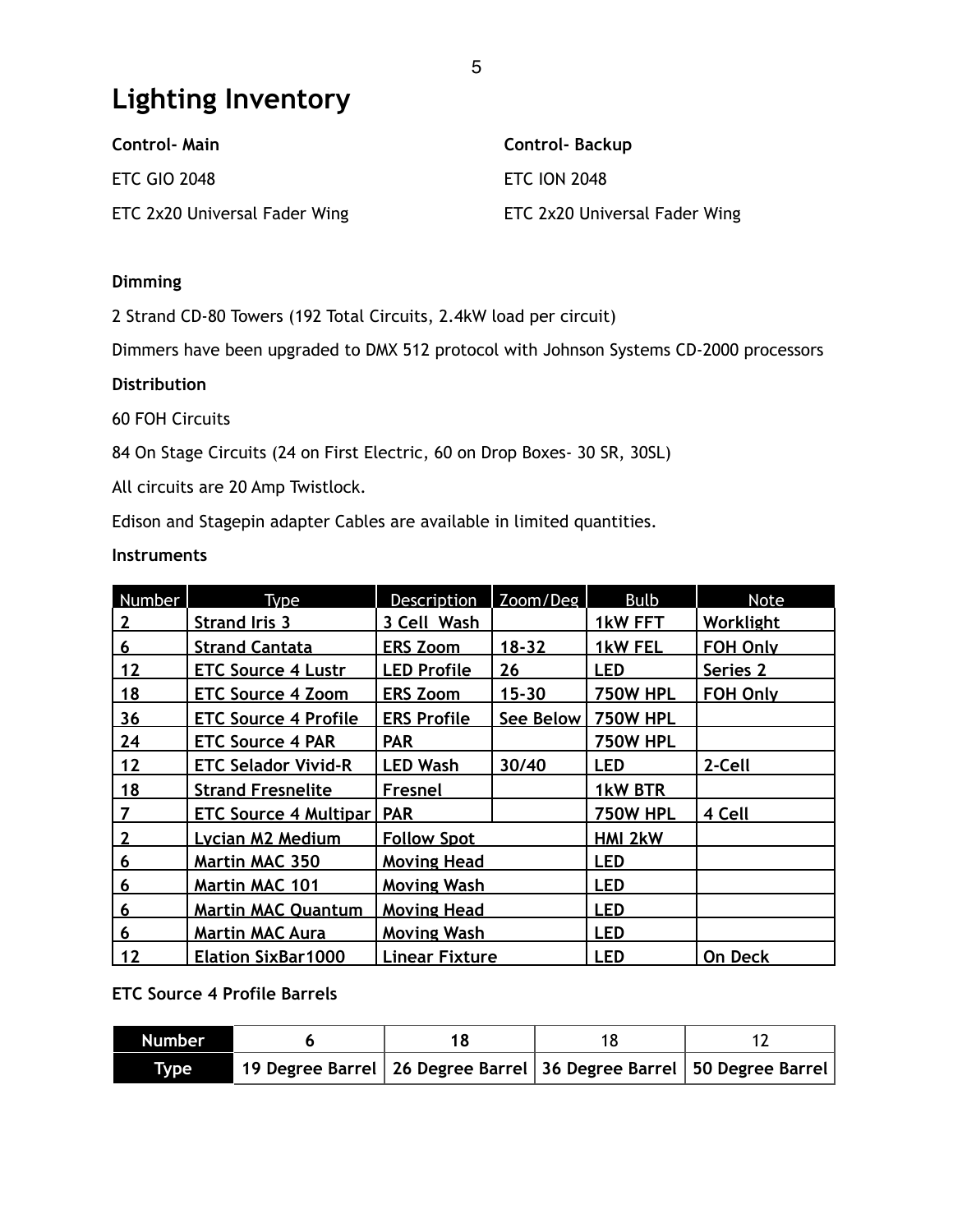## **Audio Inventory**

| <b>FOH</b>                                | <b>Stage</b>                 |  |
|-------------------------------------------|------------------------------|--|
| L/R Mains, per side                       | <b>Consoles and Outboard</b> |  |
| $6x$ D&B V8                               | Midas Sienna 400             |  |
| 3x D&B V12                                | Presonus ACP88               |  |
| 4x D&B VSub                               | <b>TC Electronic M-OneXL</b> |  |
| 1x D&B InfraSub                           |                              |  |
|                                           | Yamaha M7cl48                |  |
| <b>Centre Infill</b>                      | <b>MBM7cl MeterBridge</b>    |  |
| $4 \times$ D&B T10 across lip of          | MYADDA96 I/O (8x8)           |  |
| stage extension                           | <b>PW800 PSU</b>             |  |
| Console                                   | <b>ART SyncGen Clock</b>     |  |
| Avid SC48 w/Avid 16IO                     |                              |  |
|                                           | 8 Mixes Onstage              |  |
| <b>System Processing</b>                  | 4 x DBX 1231                 |  |
| D&B R1 V2 on FOH iMac                     | 4 x QSC RMX2450HD            |  |
| L, R, C, VSub, Infra analog inputs at FOH | 12 x JBL SRX 712m            |  |

| <b>FOH Outboard</b>            | 2 Rolling Mixes w/Subs |  |
|--------------------------------|------------------------|--|
| 2 x Yamaha MPS5                | <b>DBX 2231</b>        |  |
| ART MPA II                     | Ashley Protea 113.24cl |  |
| Focusrite Scarlett 2i2 3rd Gen | 2 x QSC RMX2450HD      |  |
| USB interface                  | $2 \times$ Diac B118FL |  |
| Furman F1000UPS                |                        |  |
| iMac OSX 10.13 w/ QLab4        |                        |  |

HP ENVY27 PC- Windows 10/Ubuntu

Samsung Laser Printer

Numark CDN25

6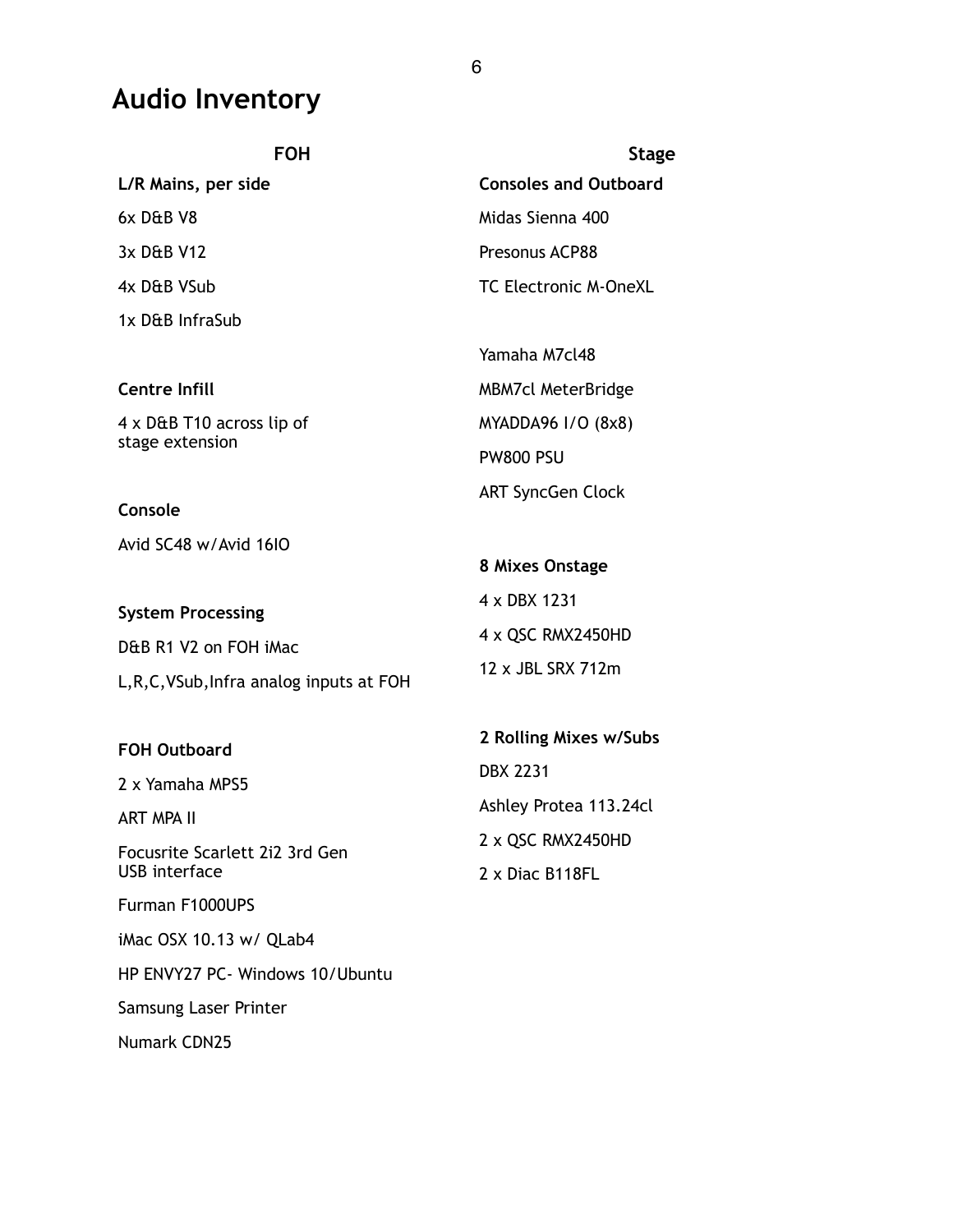## **Microphone Cabinet**

| Number         | Type                        | <b>Note</b>              |
|----------------|-----------------------------|--------------------------|
| 8              | Shure SM58                  |                          |
| 5              | Shure SM57                  |                          |
| 3              | Shure B57                   |                          |
| 1              | Shure SM7b                  |                          |
| 5              | Shure B181C                 |                          |
| $\mathbf{2}$   | Shure SM81                  |                          |
| $\overline{2}$ | Shure SM91                  |                          |
| $\mathbf 1$    | Shure SM55s                 |                          |
| $\mathbf{2}$   | Sennheiser e906             |                          |
| 1              | Sennheiser e902             |                          |
| $\overline{2}$ | Sennheiser MD421            |                          |
| 6              | AKG C518m                   |                          |
| $\overline{2}$ | Oktava MK012 Kit            |                          |
| $\mathbf{1}$   | Countryman IsomaxIV         |                          |
| 3              | Studio Projects B1          |                          |
| 1              | <b>Studio Projects LSD2</b> |                          |
| $\overline{2}$ | Radial J48                  |                          |
| $\overline{2}$ | Radial JDI                  |                          |
| 3              | Radial PRO DI               |                          |
| 1              | Radial PRO D2               |                          |
|                | Wireless                    |                          |
| $\mathbf{1}$   | Sennheiser EW112 Guitar Kit | <b>Extra Cost Rental</b> |
| 3              | Sennheiser 145 G3           | <b>Extra Cost Rental</b> |
| 4              | Sennheiser 152 G3           | <b>Extra Cost Rental</b> |
| 4              | Sennheiser HSP2             | <b>Extra Cost Rental</b> |
| $\mathbf 1$    | Shure ULXD4Q                | <b>Extra Cost Rental</b> |
| 4              | Shure ULXD2/SM58            | <b>Extra Cost Rental</b> |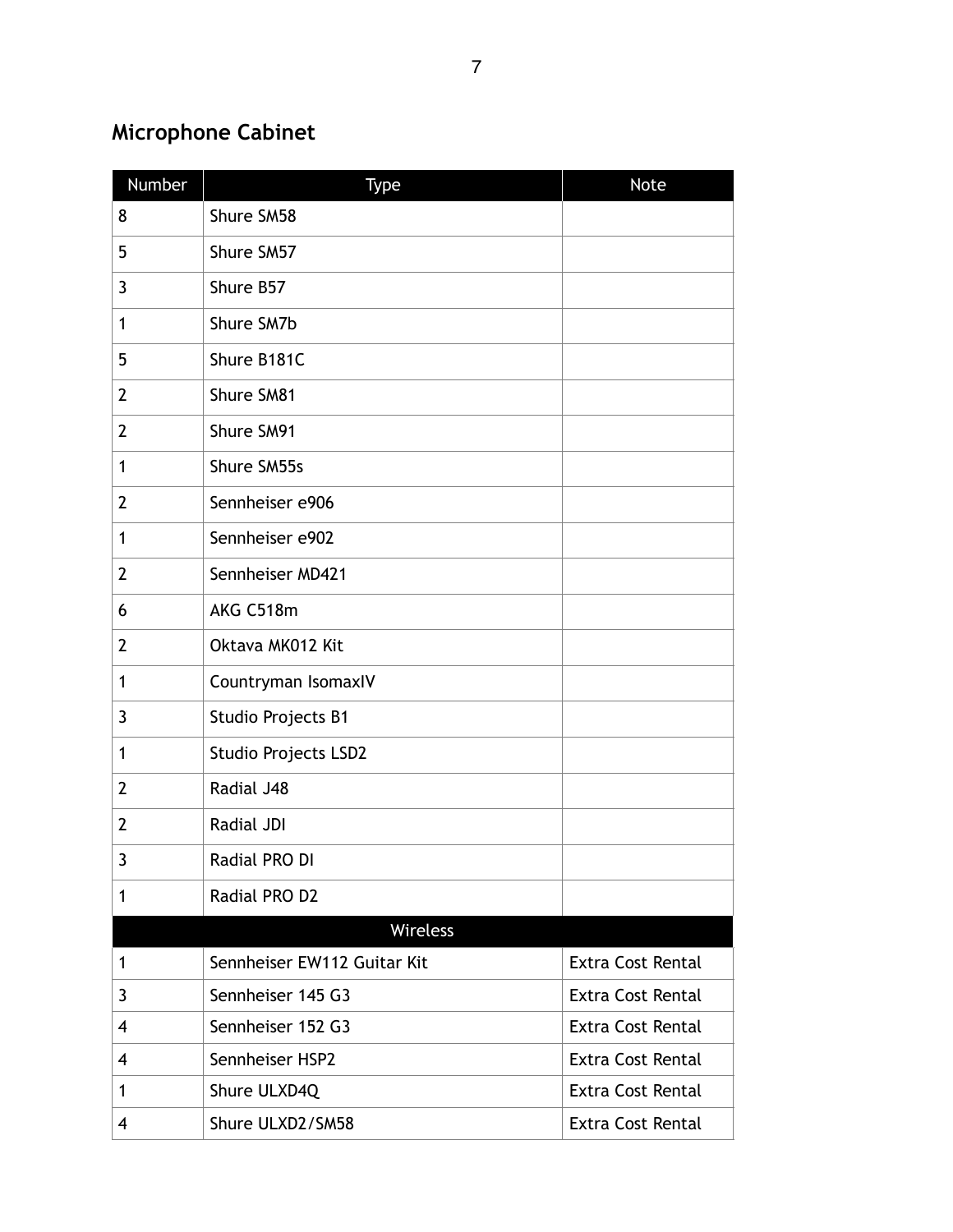### **Audio Miscellaneous**

Ample XLR Cabling Mic Stands are K+M Mic Claws are LP 3 x 16 Channel SubSnake 150' 6 Channel SubSnake 40 Channel Split DSL to FOH 16 returns to DSL and DSR 8 Returns, 4 Per side SL and SR Orchestra Pit 8 15amp Isolated U-Ground circuits onstage and in pit 8 Monitor NL4 circuits around stage perimeter

### **Power Disconnects**

All power disconnects are located Stage Left

60A Stove Plug 100A 3Ø Audio Isolated Ground, CamLok 400A 3Ø Lighting, CamLok

100A 3Ø Theatrixx SD-124A Distro CamLok to U-Ground